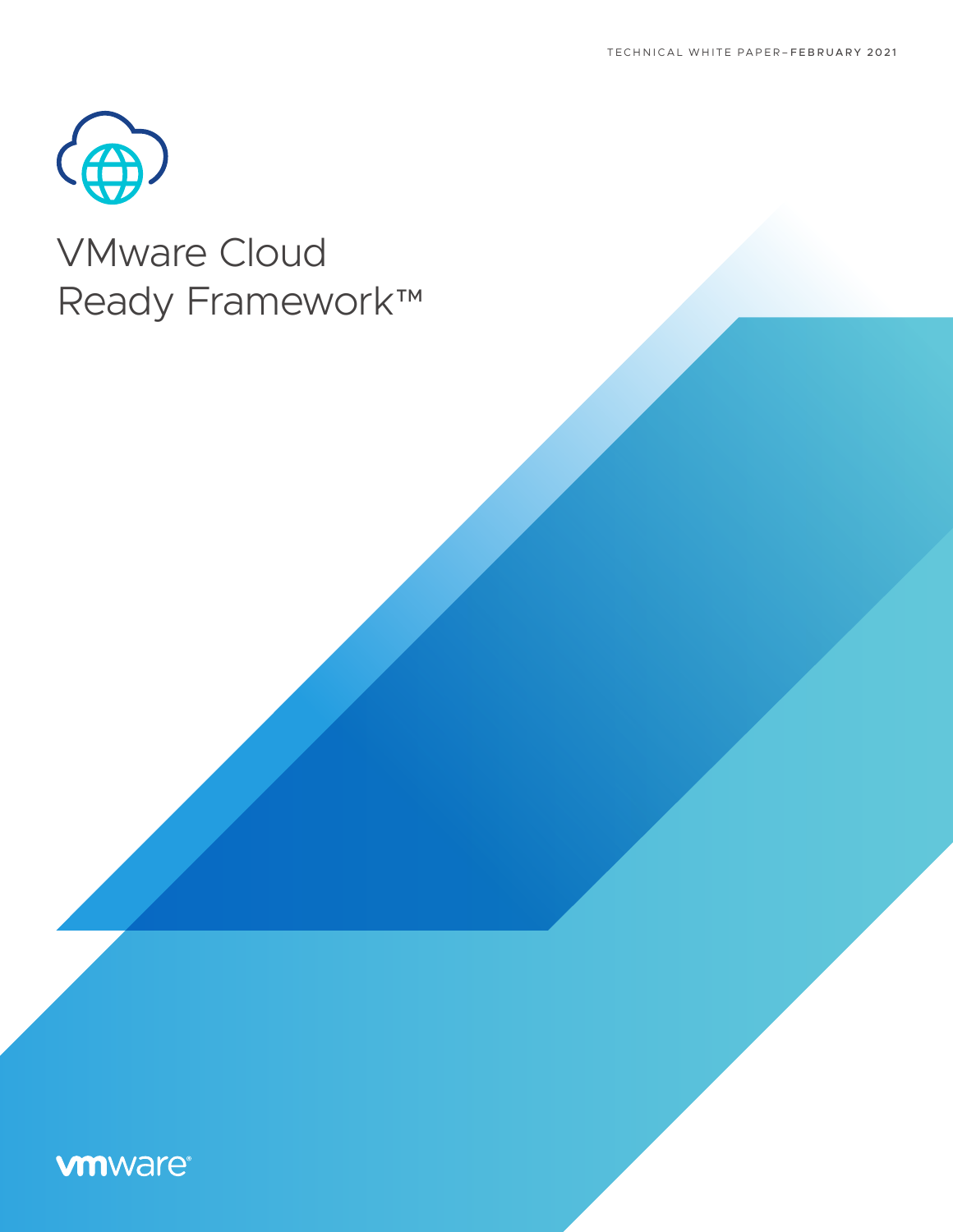# Table of contents

| Common drivers for multi-cloud environments | 4              |  |
|---------------------------------------------|----------------|--|
| Multi-cloud use cases                       | 4              |  |
|                                             |                |  |
| VMware Cloud on AWS                         | 6              |  |
| VMware Cloud on Dell EMC                    | 6              |  |
| <b>Azure VMware Solution</b>                | 6              |  |
| Google Cloud VMware Engine                  | 6              |  |
| Oracle Cloud VMware Solution                | 6              |  |
| <b>IBM Cloud VMware Solutions</b>           | 6              |  |
| <b>VMware Cloud Providers</b>               | 6              |  |
|                                             |                |  |
| Plan                                        | $\overline{7}$ |  |
| <b>Build</b>                                | 7              |  |
| Secure                                      | 8              |  |
| Modernize                                   | 8              |  |
| Operate                                     | 9              |  |
|                                             |                |  |
|                                             |                |  |
|                                             |                |  |
|                                             |                |  |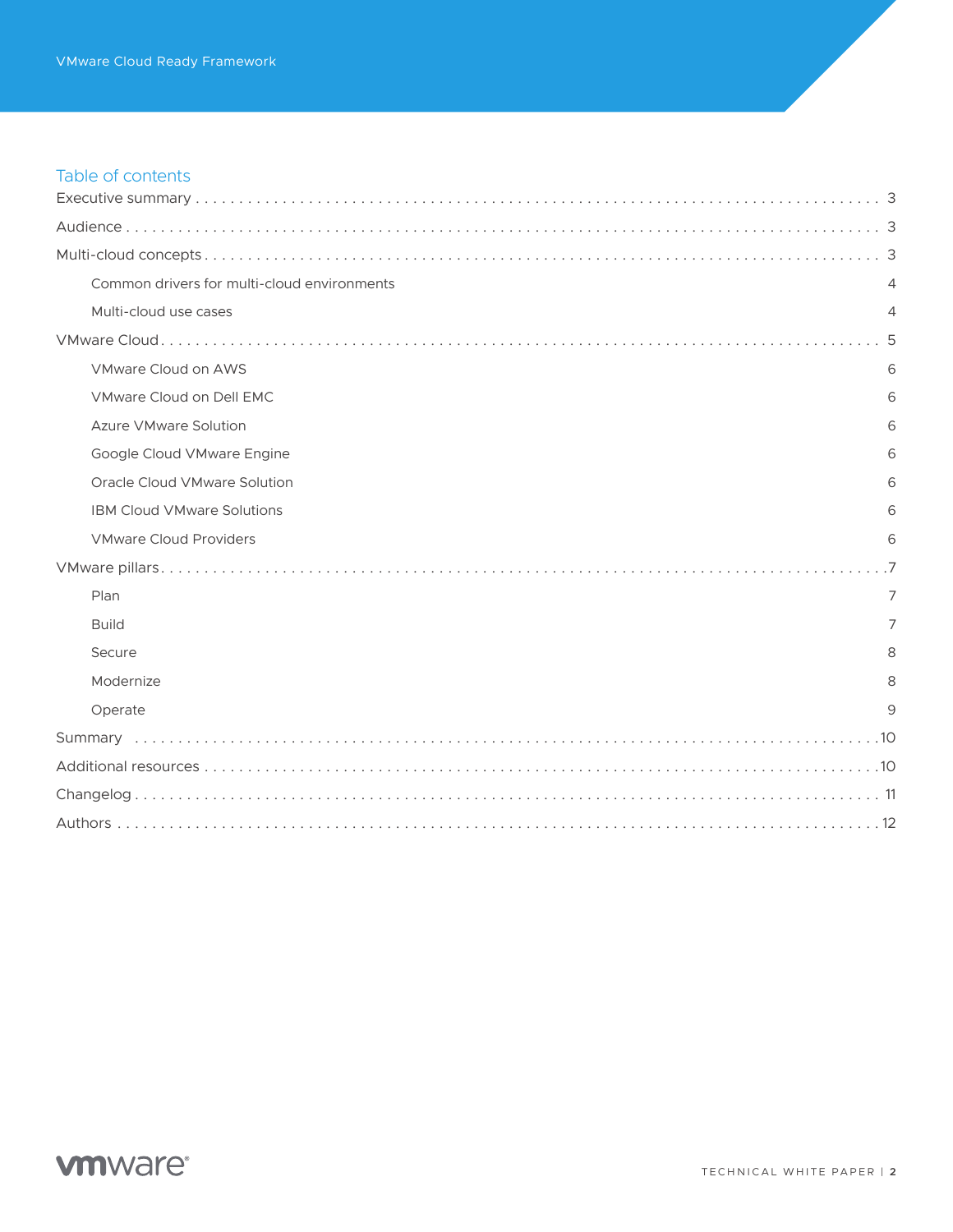# <span id="page-2-0"></span>Executive summary

There are several 'well-architected' frameworks that exist in the market today. This guidance has primarily been focused on individual public cloud providers with an emphasis on cloud-only deployments. In contrast, VMware's customer environments span across different deployment models such as private cloud (on-premises), public cloud and hybrid cloud. As organizations increasingly adopt multiple cloud providers to support their business interests, a need has emerged to offer prescriptive guidance and best practices supporting multi-cloud deployments.

VMware is best positioned to deliver comprehensive guidance to support customers throughout their multi-cloud journey. This paper introduces the new VMware Cloud Ready Framework (VMCRF) that builds upon the following VMware pillars — Plan, Build, Secure, Modernize, and Operate. These pillars will help customers execute against their multi-cloud strategy, and will help organizations build reliable, scalable, secure, and operationally efficient cloud environments.

For any feedback, suggestions, or corrections, please send an email to: *[vmwcloudready@vmware.com](mailto:vmwcloudready%40vmware.com?subject=)*.

# Audience

This document provides an overview of a new VMware framework that aims to educate and guide customers throughout their multicloud journey. The intended audience for this whitepaper is technology executives (CTO/CIO), solution and cloud architects. These individuals are responsible for the technical direction and design of cloud infrastructure to support their organization's digital transformation initiatives.

# Multi-cloud concepts

Organizations must decide on a cloud strategy that meets the needs of their business, whether that is hybrid cloud and/or multi-cloud. Hybrid cloud is defined as the use of private cloud, and public cloud platforms to provide a flexible mix of cloud computing services, allowing for consistent infrastructure, simplified workload migration and placement. Multi-cloud, by comparison, is defined as the use of two or more public cloud providers with or without any existing private cloud infrastructure. Multi-cloud is an emerging strategy employed by organizations that need to meet specific technical requirements and business outcomes by leveraging services across multiple cloud providers simultaneously. Organizations adopt this approach when faced with a scenario where no one cloud platform is able to meet all their technical requirements or deliver all the necessary outcomes for the business. This often occurs through mergers and acquisitions (M&A), where businesses find themselves with application, operational and financial ownership across clouds that may not align with their initial cloud strategy. This model affords organizations the flexibility, choice, and unique opportunity to be intentional about their approach to infrastructure and application modernization (e.g., refactor/build, replatform, rehost/migrate, retain, or retire).



- Refactor / Build involves changing the application at the source code level. Typically, applications are re-written to take advantage of cloud micro-services architecture and to incorporate new services such as IoT, machine learning, and others.
- Replatform involves changing the operating system, such as going from Windows to Linux, modifying the application middleware, such as going from a self-managed database to a cloud provider managed database or from a virtual machine to a container image.
- Rehost / Migrate involves either changing the hypervisor. (e.g., migrate applications from one virtualized environment to another) which is known as Rehost or moving an application without changing the underlying hypervisor or application at a source code level (e.g., migrate VMs from one virtualized environment to another without requiring changes) which is known as Relocate.
- Retain means leaving workloads in a private cloud environment
- Retire means decommissioning workloads and/or converting to SaaS.

FIGURE 1: Common migration strategies

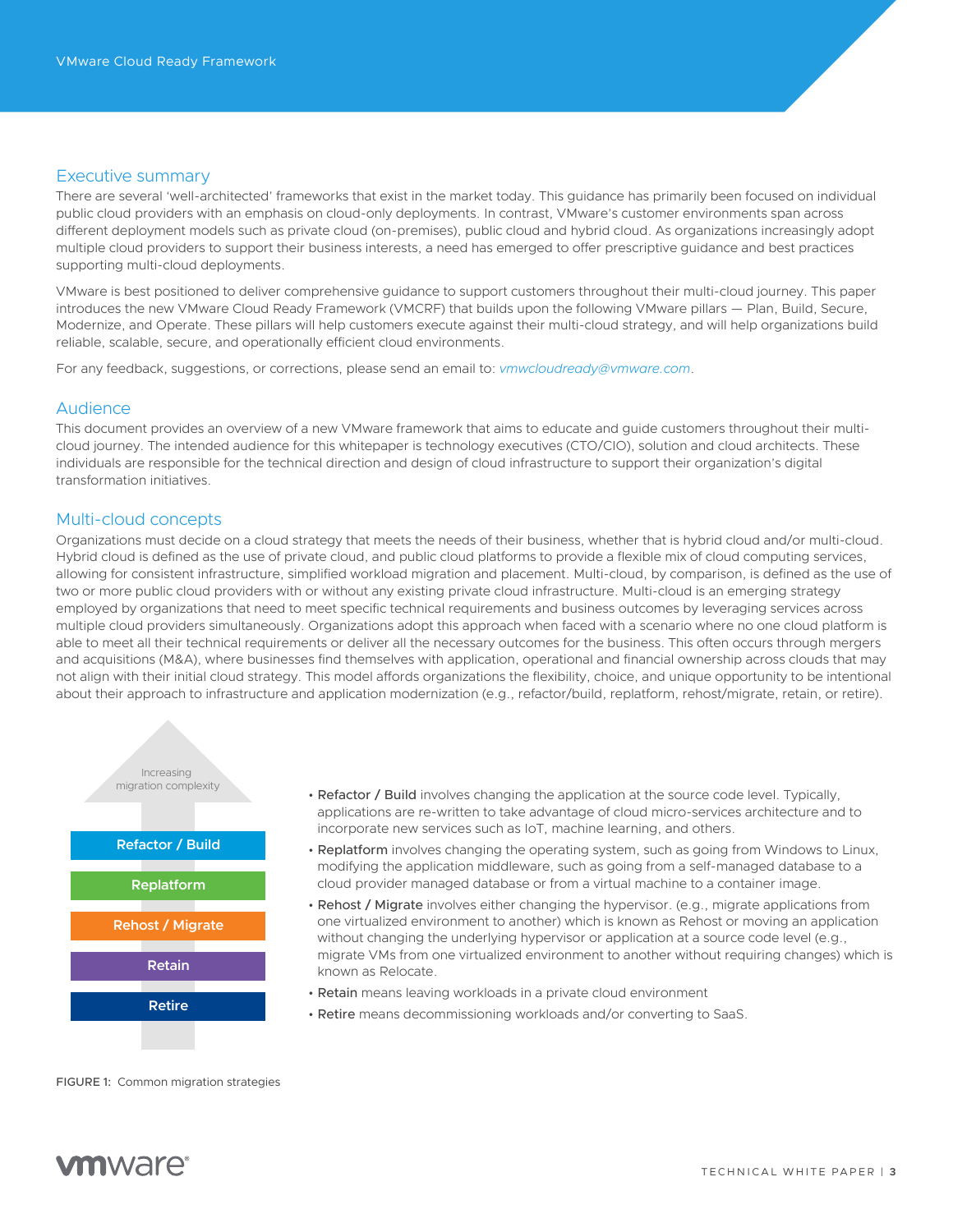<span id="page-3-0"></span>For most organizations, the need for a multi-cloud strategy is rapidly becoming an inevitability. Considerations for multi-cloud are not limited to just technical decisions. Service level agreements (SLAs) and service level objectives (SLOs), instance types or node specifications, region/availability zone (AZ) placement, storage, and network performance characteristics are important factors, but do not stand alone. Business considerations such as existing commercial agreements, regulatory compliance requirements, organizational culture and cloud perception, skills availability, and many others are also critical concepts to weigh in when building out a complete multi-cloud strategy. The VMware Cloud Ready Framework will introduce concepts, principles, and best practices for navigating these scenarios as organizations move towards multi-cloud deployments.

# Common drivers for multi-cloud environments

The challenge that organizations face today is not whether to adopt cloud, but how to map their requirements to the most suitable cloud provider for both current and future needs. Whether technical in nature or business-driven, considerations for multi-cloud can vary by organization as well as individual departments and business units. Considerations such as market competition, licensing agreements, data privacy, regulatory compliance and existing partnerships often introduce competing needs and bespoke views, heavily informing cloud adoption decisions.

To navigate this complexity with minimal trade-offs while also avoiding a 'lowest common denominator' concession scenario, organizations are looking to a multi-cloud model to leverage the differentiated native cloud services that are best suited to meet the needs and goals of the business. One such pattern is running certain workloads on a particular cloud to take advantage of extended or enhanced support capabilities — or avoid licensing cost increases by running elsewhere.

Customers also have a need to ensure that regulatory data-resiliency requirements can be achieved. Depending upon the geographical location and data requirements, this could create a situation where an organization's cloud provider of choice does not have sufficient regional or geographic presence to meet this need. This framework will consider drivers that include, but are not limited to, the following:

- Business agility and operational consistency
- Regulatory compliance alignment
- Application modernization and native services integration
- Cost, consumption and licensing models
- Reduced reliance on a single-provider
- Enhanced service availability

# Multi-cloud use cases

Early on, cloud adoption was driven by an organization's technology adoption, which closely aligns with their culture (e.g., innovators, early or later adopters). The use cases for cloud computing have remained relatively consistent. Whether the goal is enhancing and/or extending disaster recovery (DR) capabilities, allowing for seamless rapid capacity increases, improving developer experience, or reducing operational overhead, the strategic importance of each decision is defined solely by the value to the business.

As the industry has matured and centered around cloud, multi-cloud has emerged as the next phase of adoption and strategic importance for many organizations. This emergence holds equally true for companies that are still young in the cloud and addressing their adoption and migration strategies, as it does for those businesses already firmly planted in the execution of their cloud strategy, driving towards multi-cloud deployments. Below are a few examples that will be expanded upon in future iterations of the VMware Cloud Ready Framework:

- Access to differentiated cloud provider native services
- Capacity augmentation and elasticity
- Datacenter evacuation and/or consolidation
- Geographic expansion
- Prescriptive application modernization
- Disaster recovery and business continuity
- Data sovereignty and regulatory compliance

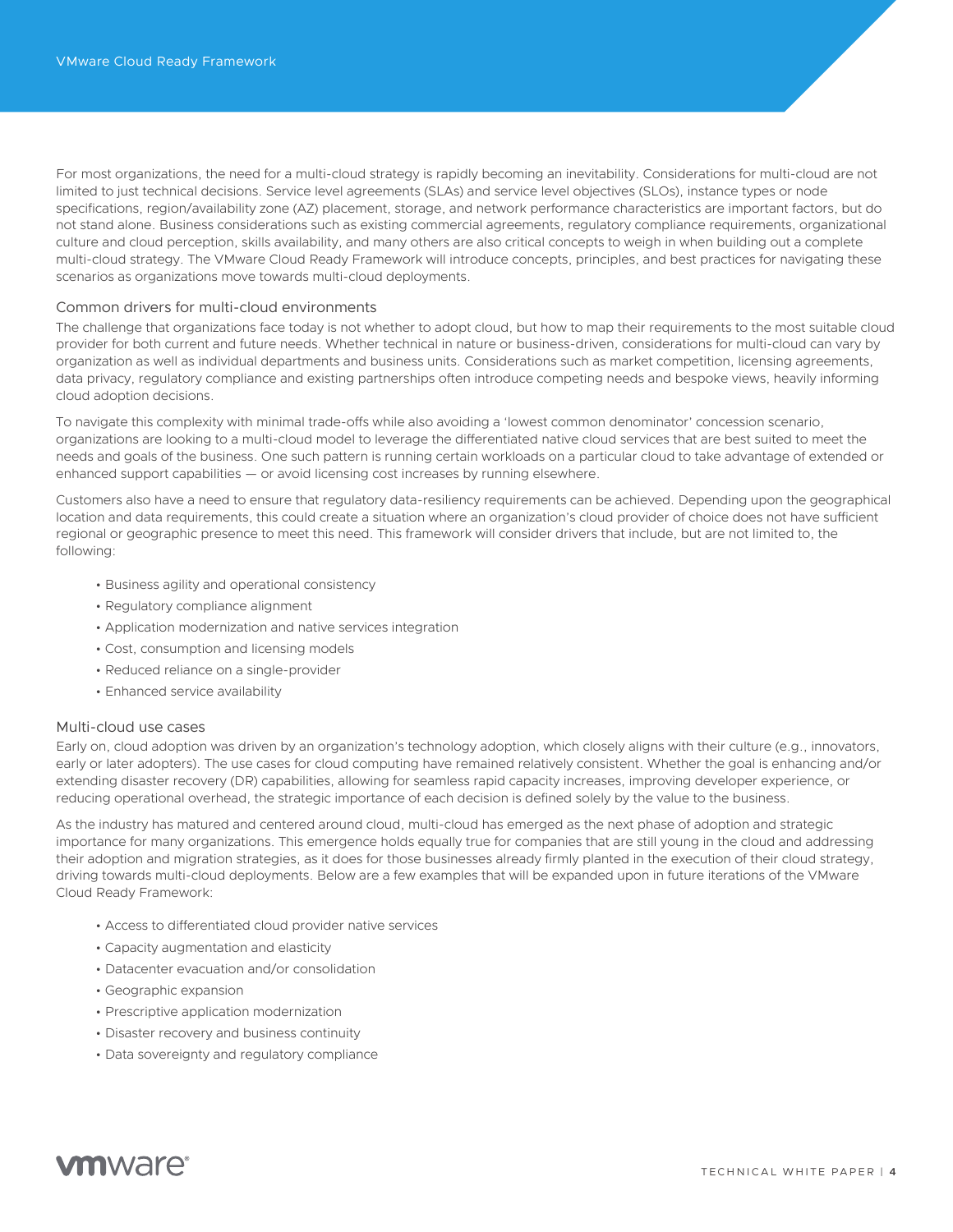# <span id="page-4-0"></span>VMware Cloud

VMware Cloud delivers a modern multi-cloud platform that provides unified infrastructure, management and operations, and cloud services in order to help customers build and deploy modern applications, from the data center to multiple cloud and edge environments. It enables the ability to build, run, manage, connect, and protect any application on any cloud. Customers can choose the best cloud or clouds, whether private, public, or hybrid, for their applications without re-architecting, and maintaining the highest level of consistency for infrastructure, operations, and experience.

With unified infrastructure, VMware Cloud provides the industry's best compute (vSphere), storage (VMware vSAN™), and networking (VMware NSX®), integrated through VMware Cloud Foundation™, across any public cloud or private cloud hardware. With VMware Cloud's consistent infrastructure, customers can migrate workloads seamlessly between environments and ensure that all data and applications remain secure and protected in any cloud. With unified management and operations, VMware Cloud delivers self-service, automation and governance, performance, troubleshooting, capacity, and cost analysis services that help customers accelerate innovation, gain efficiency, improve control, and mitigate risks. And finally, with unified cloud services, VMware Cloud delivers support for accelerated migration services, disaster recovery solutions, 300+ ISV ecosystem solutions, and advanced native cloud services from individual cloud providers.

VMware Cloud solutions span multiple hyperscale public cloud providers including Microsoft Azure, Google Cloud, IBM Cloud, Oracle Cloud and Alibaba Cloud, as well as our partnership with Dell Technologies Cloud and VMware Cloud on AWS — VMware's preferred public cloud partner for all vSphere-based workloads. With more and more customers embracing multi-cloud, this document complements and provides continuity with these providers' own architectural guidance and frameworks, referenced below. Apart from the large hyperscaler cloud partners, VMware Cloud offerings are available through our network of 4,300+ VMware Cloud Providers, including over 230 *[VMware Cloud Verified](https://cloud.vmware.com/providers/vmware-cloud-verified)* partners. *[Learn more about VMware Cloud](https://cloud.vmware.com/)*.



FIGURE 2: VMware Cloud platform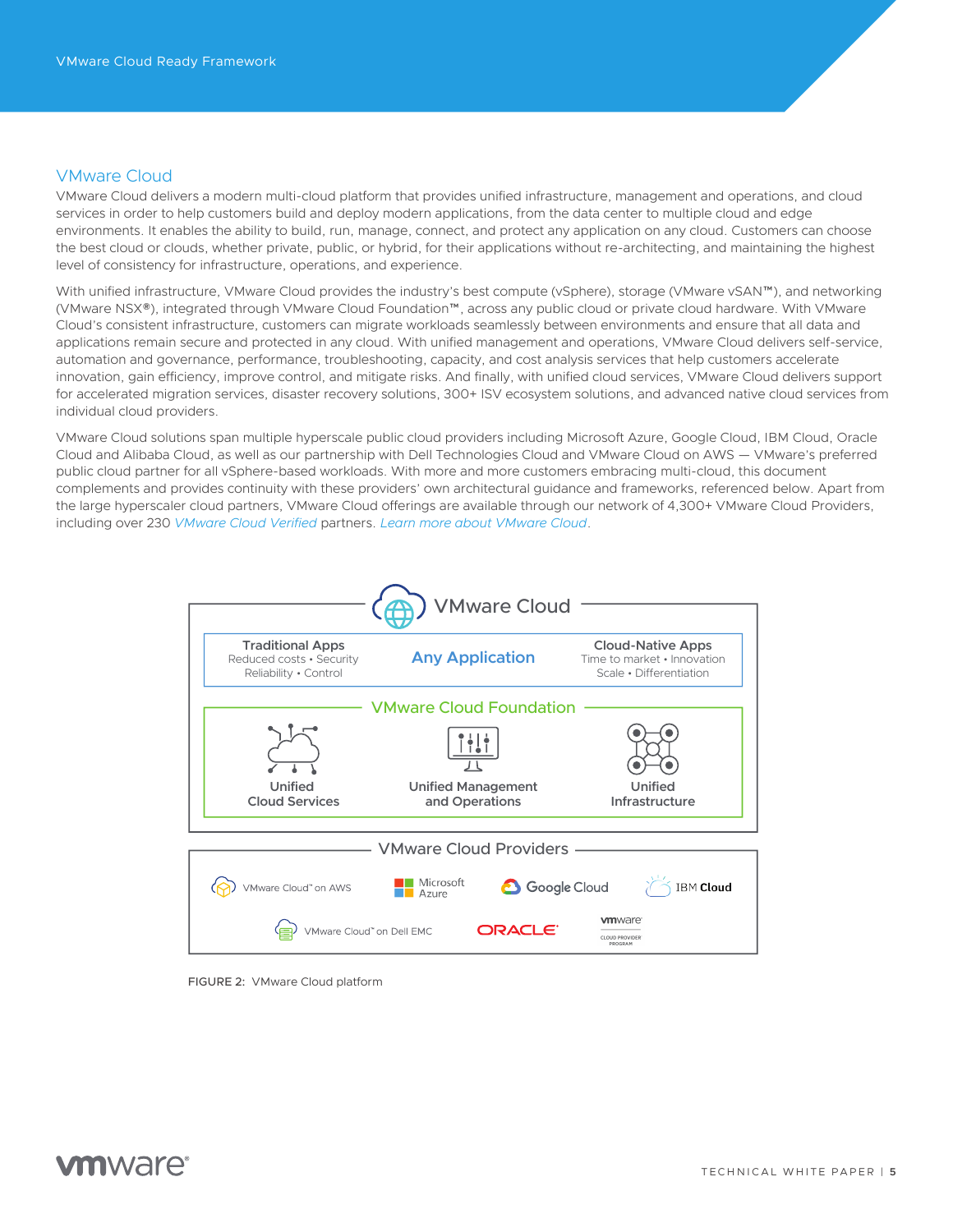<span id="page-5-0"></span>

# VMware Cloud" on AWS

*[VMware Cloud on AWS](https://cloud.vmware.com/vmc-aws)* brings VMware's enterprise class Software-Defined Data Center software to the AWS Cloud and enables customers to run production applications across vSphere-based private, public and hybrid cloud environments, with optimized access to AWS services. It integrates VMware's flagship compute, storage, and network virtualization products (vSphere, vSAN and NSX) along with VMware vCenter® management, as well as robust disaster protection, and optimizes it to run on dedicated, elastic, Amazon EC2 bare-metal infrastructure that is fully integrated as part of the AWS Cloud.



Microsoft Azure

*[Azure VMware Solution](https://cloud.vmware.com/azure-vmware-solution)* is a first party Microsoft Azure service that empowers customers to seamlessly extend or migrate existing on-premises VMware workloads to Azure without the cost, effort or risk of re-architecting or retooling. As a VMware Cloud Verified solution, you can keep using existing VMware investments, skills, and tools you already know including vSphere, vSAN, NSX and vCenter while you modernize your applications with Azure native services.

#### **vm**ware<sup>®</sup> **DRACLE**

*[Oracle Cloud VMware Solution](https://cloud.vmware.com/oracle-cloud)* provides customers a managed, native VMware-based cloud environment, installed within a customer's tenancy. It offers complete control using familiar VMware tools. Move or extend VMware-based workloads to the cloud without re-architecting applications or retooling operations. Oracle Cloud VMware Solution accelerates enterprise cloud migration with the ability to move seamlessly between on-premises and cloud environments, as well as hybrid deployments that span both.

### **vm**ware

**CLOUD PROVIDER** PROGRAM

*VMware Cloud Providers*, part of the VMware Partner Connect program, include over 4,300 cloud providers operating in 120+ countries and powering over 10M workloads. As the world's largest network of validated cloud services based on VMware technology, these partners offer a wide variety of cloud services that includes disaster recovery, migration, container, and application services—all built on the VMware Cloud Provider Platform. This diverse set of cloud providers also includes over 230 *[VMware Cloud Verified](https://cloud.vmware.com/providers/vmware-cloud-verified)* partners ready to bolster your business with the world's leading cloud infrastructure delivered as a service.



VMware Cloud" on Dell EMC

*[VMware Cloud on Dell EMC](https://www.vmware.com/products/vmc-on-dell-emc.html)* combines the simplicity and agility of the public cloud with the security and control of enterprise-grade on-premises infrastructure, delivered as-a-service to data center and edge locations. Leveraging the power of VMware Cloud Foundation (vSphere, vSAN and NSX) along with enterprise-class Dell hardware, this fully managed VMware service provides simple, secure, and scalable infrastructure for customers on-premises datacenter and edge locations. This unique approach empowers you to drive any enterprise workload and focus on business innovation and differentiation, while VMware operates the entire infrastructure end to end.

#### **6** Google Cloud **vm**ware<sup>®</sup>

*[Google Cloud VMware Engine](https://cloud.vmware.com/google-cloud)* is a subscription cloud service developed and operated by Google and leverages VMware Cloud Foundation. The service is Cloud Verified and includes vSphere, vSAN and NSX deployed in Google's cloud platform and operated by Google. This allows for seamless migrations from on-premises environments to Google Cloud VMware Engine and the ability to integrate with Google Cloud services.

#### **vm**ware **STRM Cloud**

IBM Cloud® for VMware Solutions makes it simpler for your organization to capitalize on the tremendous potential of the cloud. Migrate VMware workloads to the IBM Cloud while using existing tools, technologies, and skills from your on-premises environment. The integration and automation with a developer ready platform helps accelerate innovation with services like AI, analytics and more.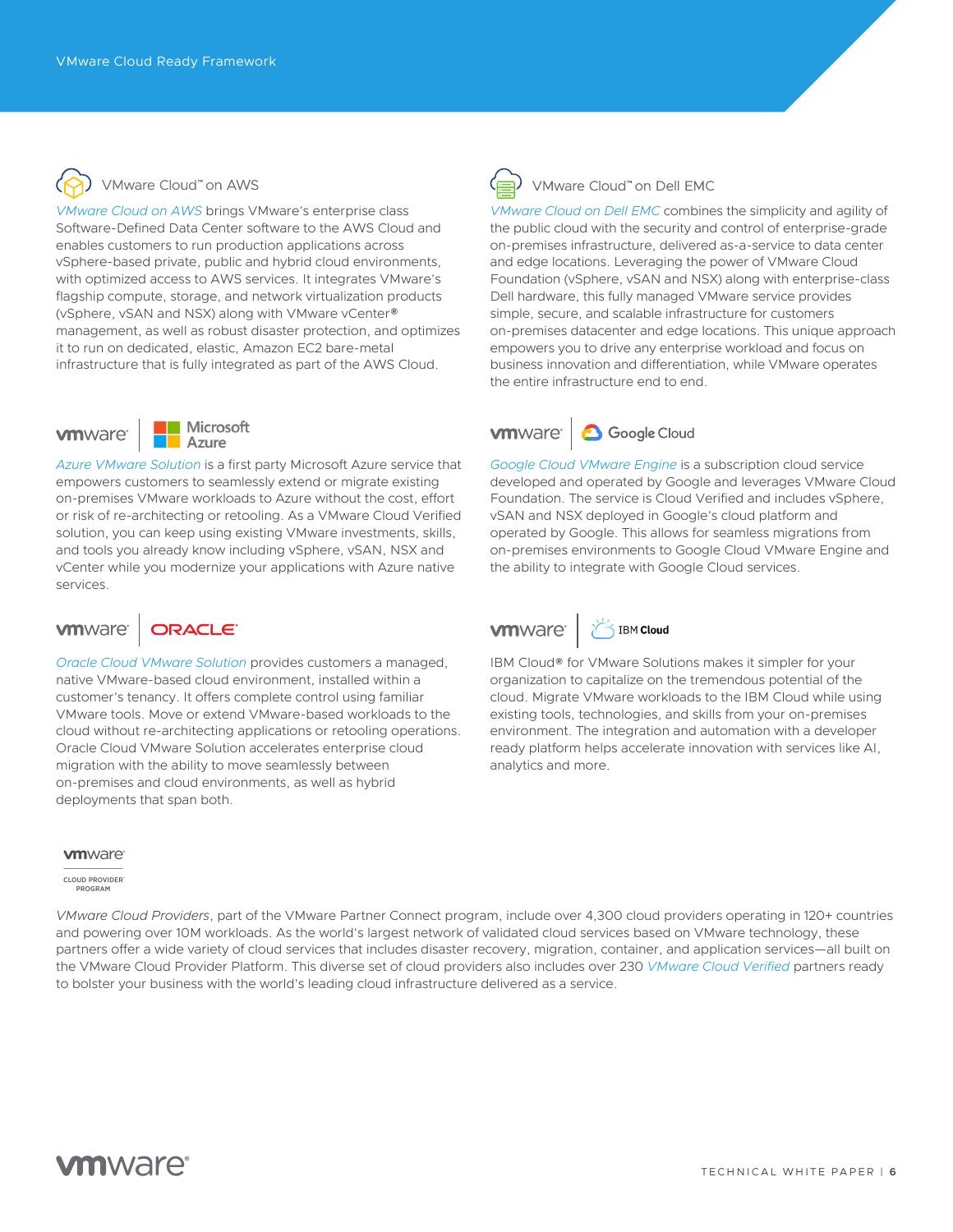<span id="page-6-0"></span>

FIGURE 3: VMware Cloud Ready Framework pillars

# VMware pillars



The Plan pillar focuses on defining the scope and requirements as organizations transition to a cloud operating model that includes both existing and new applications. It is important to also review team structure, culture, and skillsets prior to execution. This will highlight organizational optimizations that will lay the groundwork for transitioning to a multi-cloud model. Similarly, existing infrastructure and workloads should be assessed to identify their dependencies and the best operating location for each workload.

The initial assessment may include application and infrastructure dependencies, support levels, scale, high availability, and sizing requirements prior to moving to the Build pillar. Observability and automation requirements should also be factored into the design and implementation as part of this process.

### Concepts

- Organizational principles and culture
- Assessing existing workloads and infrastructure including application dependencies
- Designing the cloud environment for scale, high availability, and recoverability
- Plan for Service Level Agreements (SLAs) and Service Level Objectives (SLOs)
- Provider SLA (customer managed, VMware managed, partner managed)
- Infrastructure/Application
	- Observability and system health
	- Services (Directory Services, NTP, DNS, DHCP, Syslog, etc.)

# Build

The Build pillar is where a VMware Cloud Software Defined Data Center (SDDC) is deployed and configured based on the information gathered from the Plan pillar. Next, it is important for an organization to implement supporting infrastructure services (e.g., NTP, DNS, DHCP, Syslog) to ensure a highly available and resilient environment. Once all infrastructure services are in place, organizations can configure identity management to secure user access and provide role-based controls. Automation of infrastructure, workload and security services is an important consideration in the deployment process for manageability, consistency, and scalability. Finally, implement backup and disaster recovery services based on the requirements of each workload to ensure proper recoverability.

### **Concepts**

- Identity and access management services
- Infrastructure services (e.g., NTP, DNS, DHCP, Syslog)
- Automation of infrastructure, workload, and security services
- Backup and disaster recovery services
- Best practices for sustainability and carbon reduction

# **m**ware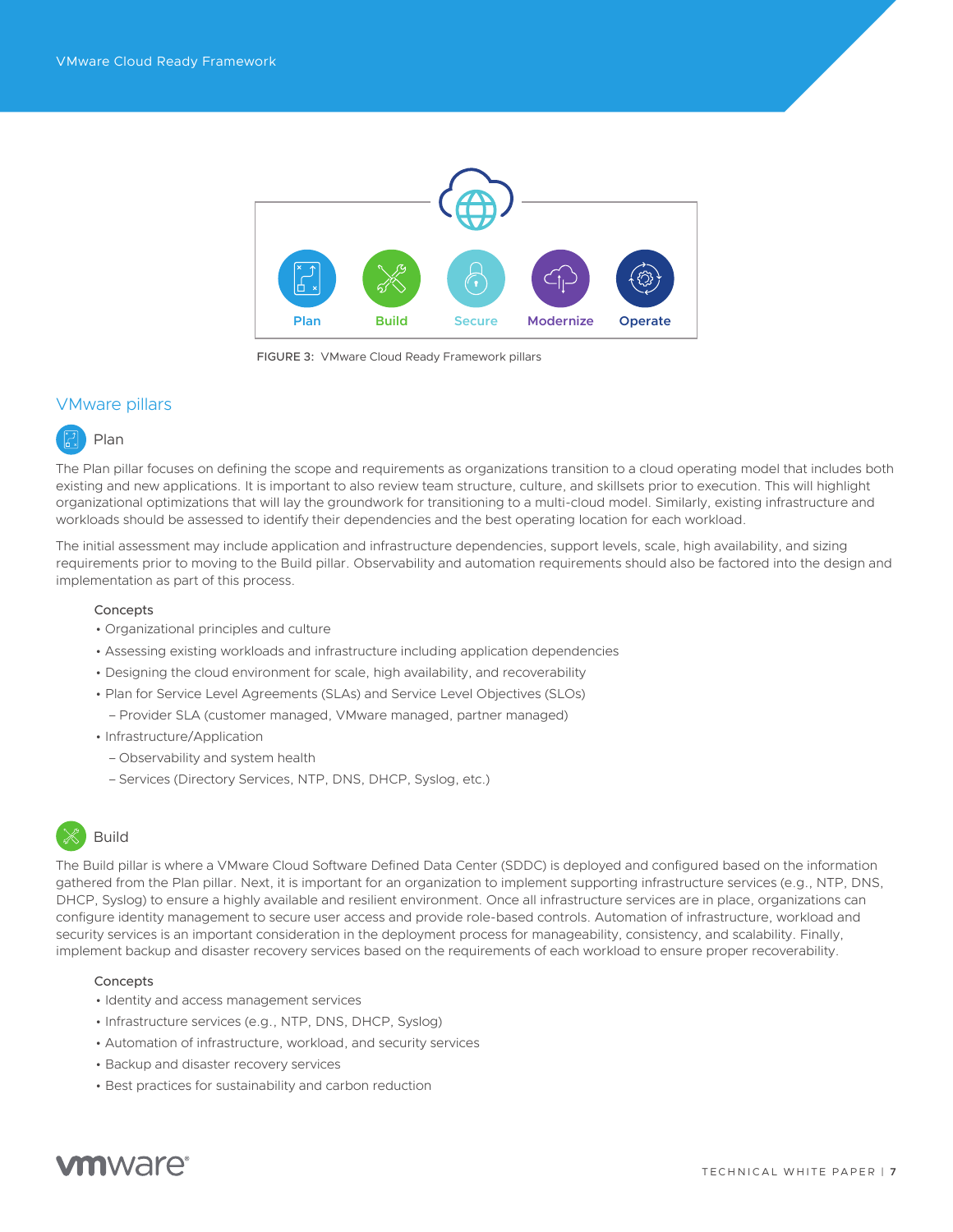<span id="page-7-0"></span>

The Secure pillar provides guidelines and recommendations on how organizations can protect and secure workloads and applications in VMware Cloud. A shared responsibility model is used for security, which is implemented through the partnership between customers, VMware, and the respective VMware Cloud provider. The underlying infrastructure (compute, network, and storage) of a VMware Cloud based solution is managed and protected by VMware and/or the VMware Cloud provider.

An organization is responsible for securing and protecting their workloads and applications. This can be implemented by leveraging VMware's best-in-class security capabilities across compute, network and storage products that comprise the foundation of VMware Cloud. This security foundation provides visibility and distributed security controls to deliver comprehensive threat protection for users, applications, and data. Organizations can implement granular access control through segmentation based on applications and workloads, while inspecting all traffic for anomalous behavior and attacks while streamlining security operations across their enterprise.

### **Concepts**

- Identity and access management
	- Role based access control
	- External authentication (AD/SSO)
	- Multi-factor authentication
- Security and compliance frameworks
	- Geographical certifications
	- Governance certifications
	- Industry specific certifications
- Security controls and policies (compute, network, storage and application)
	- Network and micro-segmentation
	- Data in flight and data at rest encryption
	- Automated security and hardening
	- Manageability and traceability (audit logging)

# Modernize

The Modernize pillar includes strategies for both infrastructure and application modernization. Infrastructure modernization is comprised of migrating existing workloads from a private cloud to a VMware-based Cloud. Application Modernization can consist of refactoring an existing application or building a new application.

Transforming an organization's infrastructure and/or applications is a continuous journey which can be broken down into incremental workstreams. The speed in which a modernization project is executed will largely depend on an organization's business outcomes and timelines. For example, to support more frequent changes, security best practices, and novel uses of data, applications may need to follow modern application patterns, such as microservices architectures and API-first design. An organization may choose to modernize a select set of applications that fundamentally differentiate their business. Organizations also have the opportunity to optimize infrastructure operations, shift from capex to opex spending, and access elastic capacity with minimal friction. To minimize these costs, an organization may decide to reduce their private cloud footprint by migrating workloads to their preferred public cloud provider.

It is important to understand that application modernization is not one specific approach but can be a combination of approaches. One pattern could consist of refactoring your application with a complete or partial rewrite to innovate at the scale and speed of the business. An alternative pattern can also be hybrid, where a subset of an application's services are modernized by taking advantage of cloud native services while other remaining services are left unmodified.

# *u***m**ware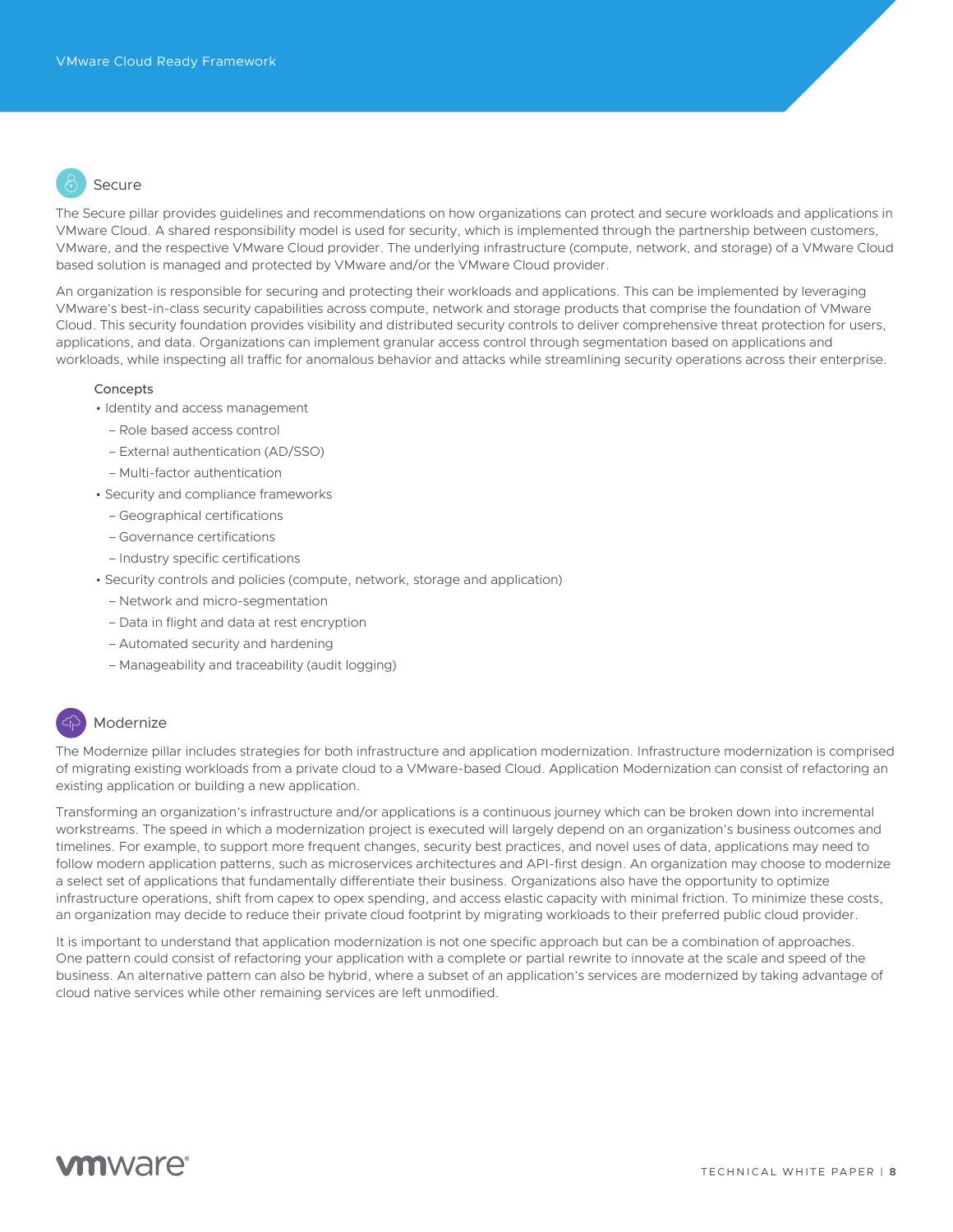### <span id="page-8-0"></span>Concepts

- Leverage automation for workload migration/deployment, configuration, and management
- Considerations for running workloads that will support your organization's sustainability efforts
- Deliver on your app modernization strategy
	- Evaluate application against common migration strategies (5 R's)
	- Define future application state and create a transition plan for execution
- Validation of migrated and/or modernized workloads
	- Verify application functionality, performance, and business value
- Apply workload best practices and optimizations

# Operate

The Operate pillar provides guidance for how an organization should think about ongoing workload management and cloud operations. It is important to understand that a shared responsibility model is used when consuming a VMware Cloud-based offering between customers and the respective VMware Cloud provider. The management, health, and lifecycle of the underlying hardware infrastructure (compute, network, and storage) is the responsibility of the VMware Cloud Provider. This enables organizations to completely focus on the configuration, availability, observability, and the recoverability of their applications. Organizations must shift their mindsets and develop new guidelines specifically for monitoring, licensing, security, logging, backups, disaster recovery, and performance for applications.

### Concepts

- Define Service Level Agreements (SLAs) and Service Level Objectives (SLOs)
- Determine observability and health metrics
	- Metrics, logs, events and traces
- Recoverability
	- Backup, disaster avoidance and disaster recovery
	- Incident response and mitigate operational risks
- Continuous assessment and optimization
	- Workload right sizing
	- Analysis for potential app modernization
	- Capacity planning
- Monitor and fine-tune organization's sustainability metrics

# **vm**ware<sup>®</sup>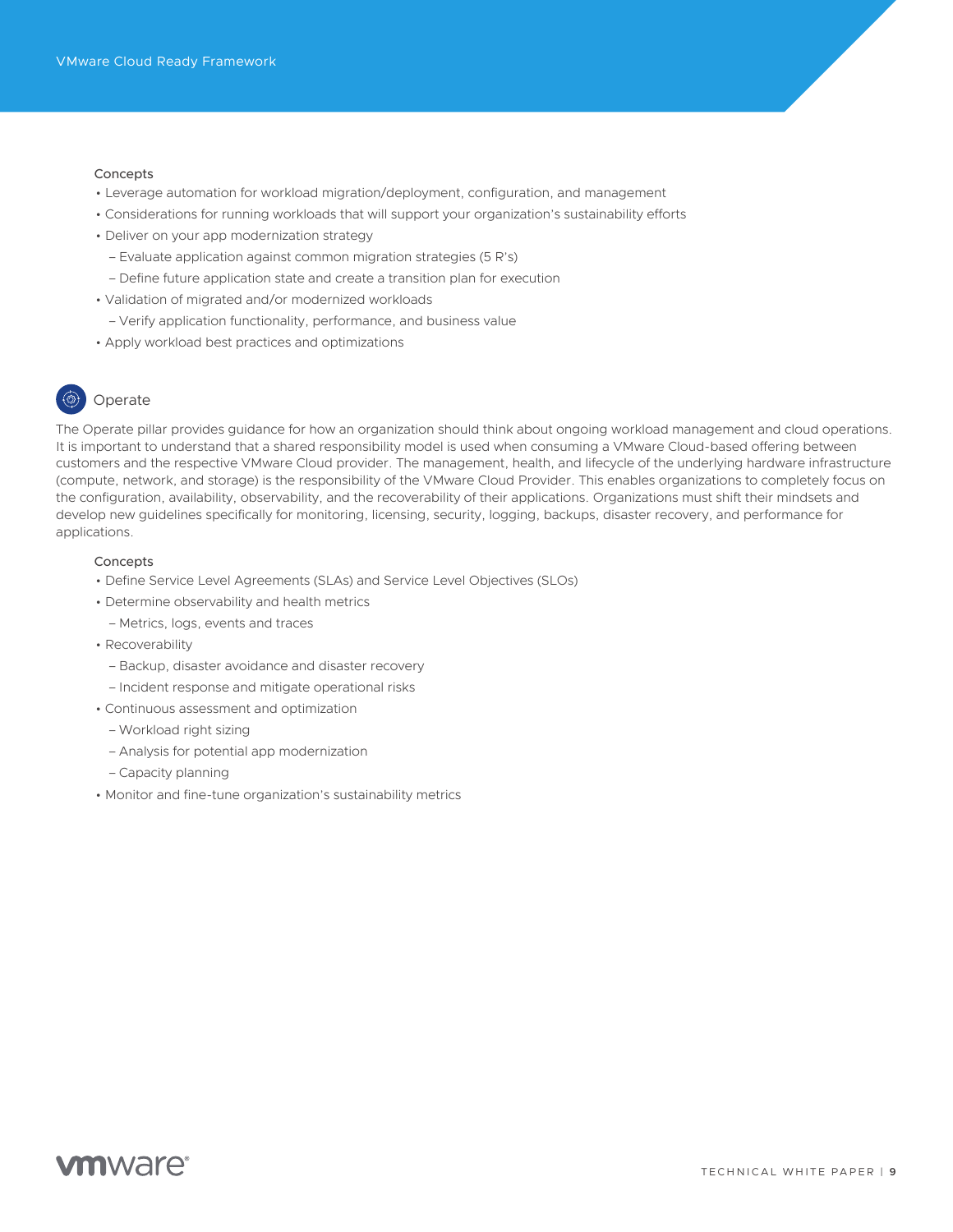# <span id="page-9-0"></span>**Summary**

With the introduction of the VMware Cloud Ready Framework, technology executives, solution and cloud architects will be able to leverage the prescriptive guidance and best practices for executing against a multi-cloud strategy.

As VMware continues to evolve and mature this framework in collaboration with our customers and partners, organizations will be empowered to accelerate their multi-cloud journey by using prescriptive guidance and best practices. The long-term vision for this framework will include detailed technical assets that will focus on the pillars that are defined in this framework (Plan, Build, Secure, Modernize and Operate).

With this new framework in place, it provides customers an ability to add new and unique digital experiences and integrations across VMware's Cloud Services. To complement the VMware Pillars, a rich set of tools and self-service capabilities can be developed with the help and feedback of customers and partners over time. If you are interested in participating and contributing as a design partner, please email: *[vmwcloudready@vmware.com](mailto:vmwcloudready%40vmware.com?subject=)*.

# Additional resources

- *[Architecting Your Multi-Cloud Environment](https://www.vmware.com/learn/597802_REG.html?cid=7012H000001KP1W&src=WWW_us_VMW_slc94PMTmAEd6NrJZi7B)*
- *[VMware Cloud on AWS Shared Responsibility Model](https://assets.contentstack.io/v3/assets/blt58b49a8a0e43b5ff/blt097d7d0985cc2e3c/5f68de70a4d7b56a23866d55/Shared_Responsibility_Model_Overview_for_VMware_Cloud_on_AWS_Whitepaper.pdf)*
- *[Application Modernization in a Multi-Cloud World](https://cloud.vmware.com/community/2020/03/12/new-report-app-modernization-multi-cloud-world/)*
- *[VMware Cloud Workload Migration Tools](https://assets.contentstack.io/v3/assets/blt58b49a8a0e43b5ff/blt41c2affe409de883/5fff769ef093203f68d435d6/VMware_Cloud_Workload_Migration_Tools_Whiepaper_V1.pdf)*
- *[Delivering Intrinsic Availability and Resiliency](https://assets.contentstack.io/v3/assets/blt58b49a8a0e43b5ff/blt33e9da5e363a7b47/5fb5aafc46f622769b5ef6fc/VMware_Cloud_on_AWS_Resiliency_and_Availability_Built-in_for_Peace_of_Mind.pdf)*
- *[VMware Multi-Cloud Architecture Solutions](https://www.vmware.com/solutions/multi-cloud-architecture.html#:~:text=VMware)*
- *[Optimizing Multi-Cloud Cost](https://www.cloudhealthtech.com/resources/solution-brief/leading-multicloud-management-platform)*
- *[Multi-Cloud Architect Blogs](https://cloud.vmware.com/community/cloud-architect/)*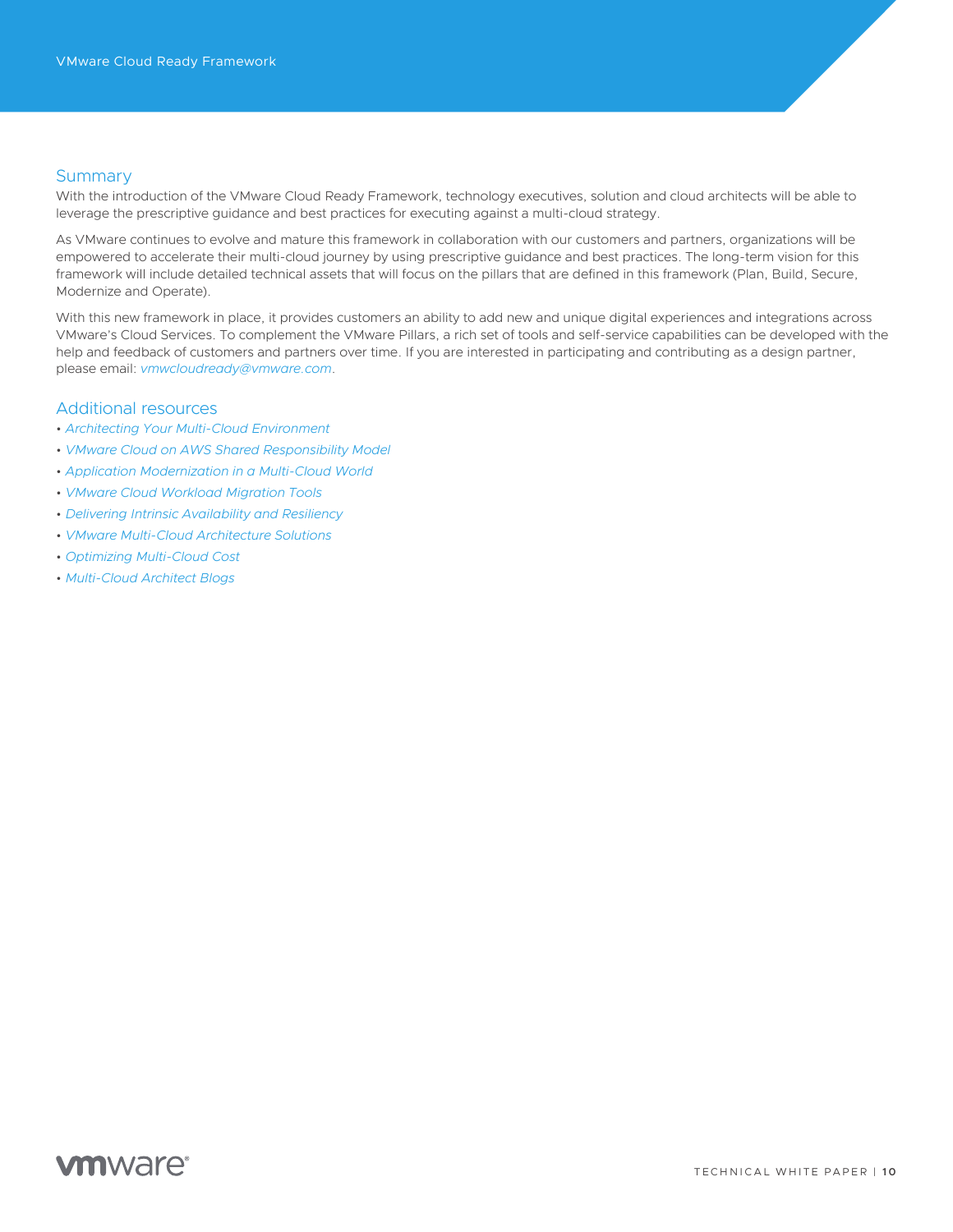<span id="page-10-0"></span>

| CHANGELOG       |          |
|-----------------|----------|
| Initial Release | 02/24/21 |

# **vm**ware<sup>®</sup>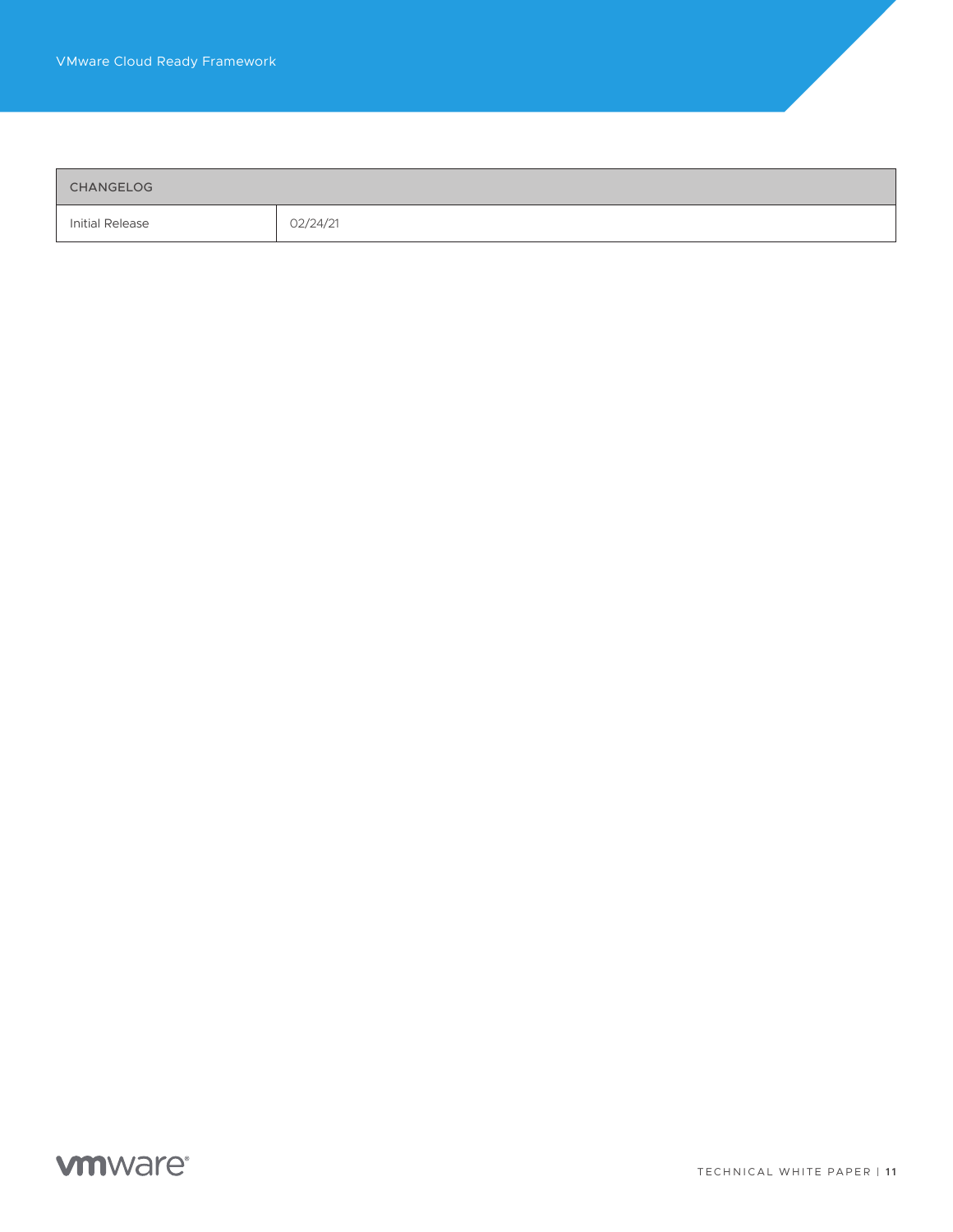# <span id="page-11-0"></span>Authors

# William Lam, VMware

William is a Senior Staff Solution Architect working in the VMware Cloud team within the Cloud Services Business Unit (CSBU) at VMware. He focuses on Automation, Integration and Operation for the VMware Cloud Software Defined Datacenters (SDDC). One of his primary responsibility is driving VMware Cloud's Customer[0] initiative and helping provide early feedback on the usability, design and architecture of new VMware Cloud features and capabilities.

# John Marrone, VMware

John is a Senior Manager in VMware's Cloud Services organization, leading Multi-Cloud Architecture worldwide. He is focused on working with customers and partners to build their Cloud strategy and design their Multi-Cloud environment(s). A core component of his role is leveraging the VMware Cloud portfolio's breadth in conjunction with native cloud services to help customers accelerate their migration and modernization initiatives.

# Adam Osterholt, VMware

Adam is Chief Technologist for Cloud Services and a member of the Global Field and Industry Program through the VMware Office of the CTO. He works with customers to design multi-cloud architectures that simplify the transition to public cloud and simplify migration and modernization of their workloads. Finally, he provides technical guidance on incubation of new cloud technologies across our portfolio of partners.

# Emad Younis, VMware

Emad Younis is a Staff Cloud Solutions Architect in the Cloud Services Business Unit (CSBU) at VMware. He leads VMware's Multi-Cloud Center of Excellence, focusing on solving customer problems related to cloud architecture, connectivity, workload mobility, and native services across all VMware-based clouds. His responsibilities include generating technical content, evangelism, and working with VMware's hyperscaler partners to drive VMware Cloud adaption.